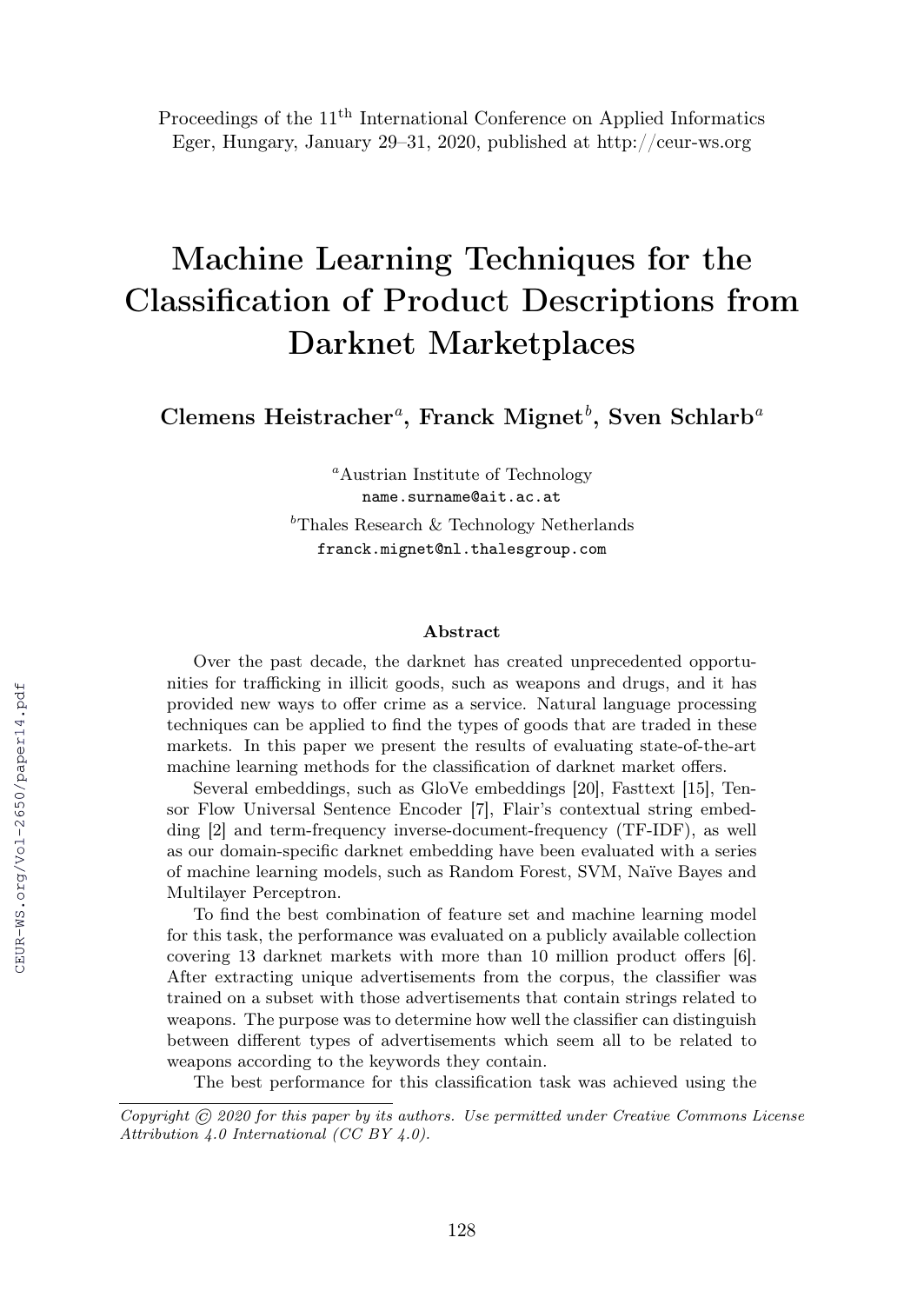Linear Support Vector Machine model with the Tensor Flow Universal Sentence Encoder for feature extraction, resulting in a micro-f1-score of 96%.

Keywords: Natural language processing, machine learning, text classification, document embedding, darknet markets

### 1. Introduction

Darknet markets (DNMs) provide a largely anonymous platform for the trade in illegal goods and services, and drugs represent a large part of the product range [11]. Illicit drug trafficking in DNMs is a very dynamic area, as marketplaces are constantly emerging and sometimes disappearing after a short time. For this reason, police authorities and organizations active in the field of preventing and combating organized crime need techniques which allow them to quickly analyse collected DNM web data and extract information in a cost effective and efficient manner.

Classification is one of the common tasks of text mining and natural language processing (NLP). It is used to divide a set of texts into groups according to predefined labels, and this technique can also be applied to automatically classify product listings of DNMs. Since it is a supervised machine learning technique, ground truth training data is needed to build the classifier. Many darknet market websites provide menus which allow their customers to navigate between product categories. In principle, these categories could serve as product labels. However, first, this categorization was created by the vendor and is therefore not necessarily trustworthy. Second, most markets do not indicate a product category and therefore would be excluded from the analysis. Third, some markets and vendors use false categories to obscure what is being offered. Finally, the categories vary between different DNMs which makes it difficult to create a consistent cross-DNM overview about the product offers available. To overcome these difficulties, we have created a manually annotated dataset that was obtained from thirteen DNMs and which therefore contains consistent labels over a high range of examples.

In principle, classification by keywords is a simple and efficient way to characterize texts. However, the selection of the right keywords requires a profound understanding of the domain, which is labor intensive and hard to obtain in a hidden society. Furthermore, words are often used differently in the darknet and homonyms are frequent. For example, fruits, weapons, popular brands or celebrity names are sometimes used as brands for drugs and as code words. A string search for "ak47" results in many listings related to drugs, some literature on the weapon and a few offers for a weapon in the Gwern dataset [6]. This illustrates the difficulty of a categorization by keyword. Additionally, a good classifier is robust against modification of single words because the whole document is used for the classification. Our dataset was filtered using a keyword based search for strings related to firearms and therefore only contains product offers that appear to be related to firearms. Therefore, our task can be seen as supervised multi-label text classification on the results of a keyword based search.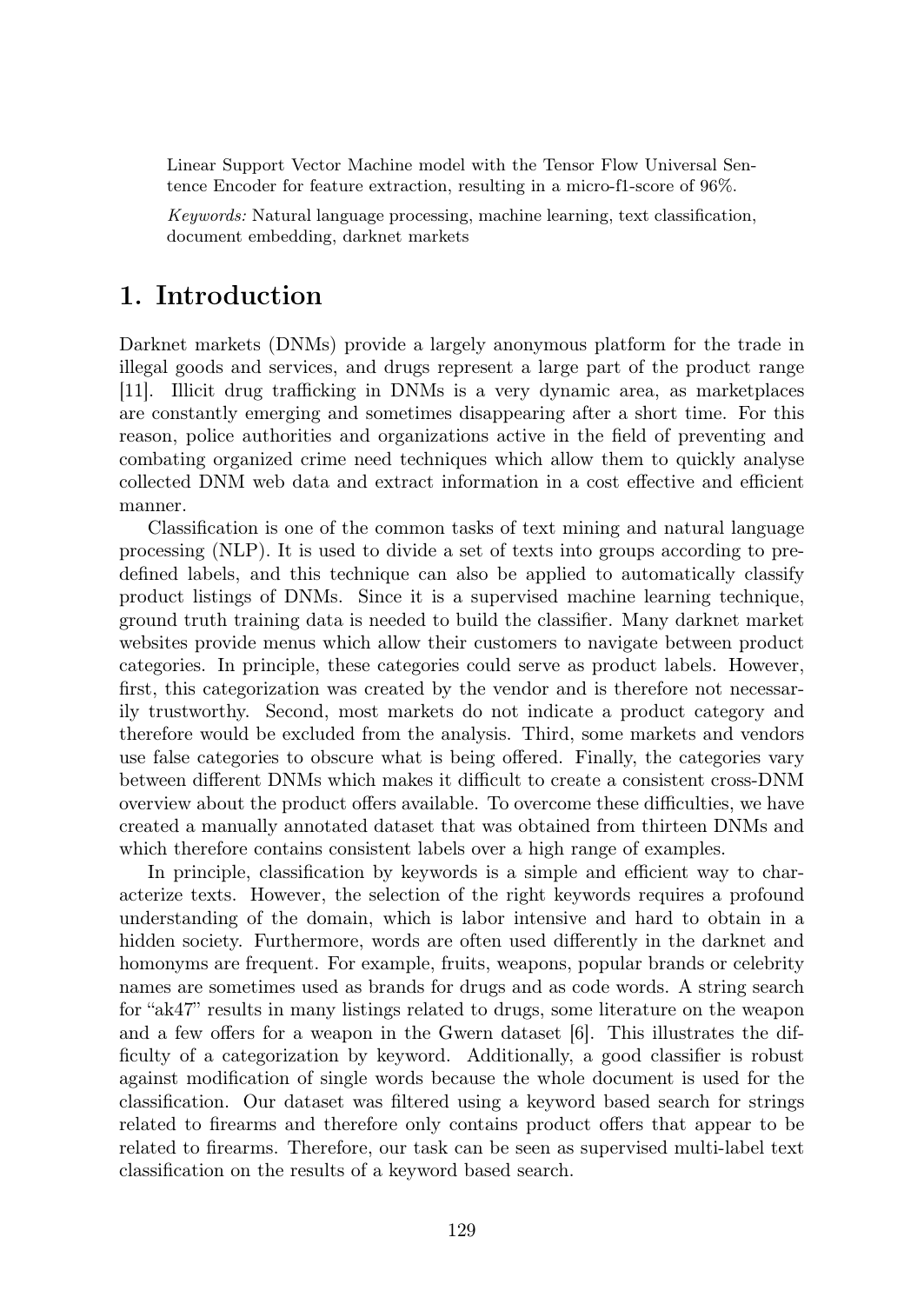In the following, we present state of the art word and document embeddings. Then, in section 3, we briefly discuss the literature on classification of product offers on illicit online markets, before describing the dataset we used for our experiments in section 4. Finally, we cover the experimental setup in section 5 and our results in section 6.

#### 2. Background

Recent advances in NLP have shown the benefit of pre-trained word embeddings for various tasks such as named entity recognition [2], sentiment analysis [21] and acronym disambiguation [16]. Word embeddings are vector representations for single words in a continuous lower-dimensional space (lower than the number of unique tokens), they can carry semantic and syntactic relationships between words and therefore boost classification results [18]. They are usually trained on very large corpora of unlabeled data and can assist learning and generalisation. Document embeddings are the extension of word embeddings for sentences and short text documents [10].

For our experiments, that will be described in section 5, we calculate vector representations for documents using the following techniques:

Term frequency-inverse document frequency (TF-IDF) serves as a simple benchmark to advanced document embeddings. TF-IDF relies on the assumption that the occurrence of a frequent word adds little information about a document compared to the occurrence of an infrequent word. The frequency of the word "is" carries little information about a document, whereas the existence of a word like 'perceptron' usually indicates that the topic of the document is related to machine learning as 'perceptron' is a technical term only used in machine learning. TF-IDF is the normalized number of occurrences of a word in a document, weighted by the number of its occurrences in the whole corpus. The TF-IDF representation of a document consist of the TF-IDF values for all words in the document [14].

The GloVe [20] word embedding is based on the co-occurrence of words in the training corpus. We used the pre-trained model for the word embedding 'glovewiki-gigaword-100' that was trained on the english wikipedia and a news dataset. The sum of all word embeddings is used as one document embedding.

The contextual string embedding Flair [2] tackles the problem of polysemy and homonyms in word vectors. Flair vectors depend on their context and words with multiple meanings can have different representations for each of them. For our experiments we used a combination of the pre-trained embeddings 'news-forward' and 'news-backwards'.

Fasttext [15] is an extension to Word2Vec that learns embeddings for character n-grams and therefore shows better performance for rare and unknown words as parts of a word still might be known to the model. We used the pre-trained "wikinews-300d-1M" embedding containing 300 dimensional word vectors for one million words.

Pre-trained embeddings are usually trained on texts taken from a non-criminal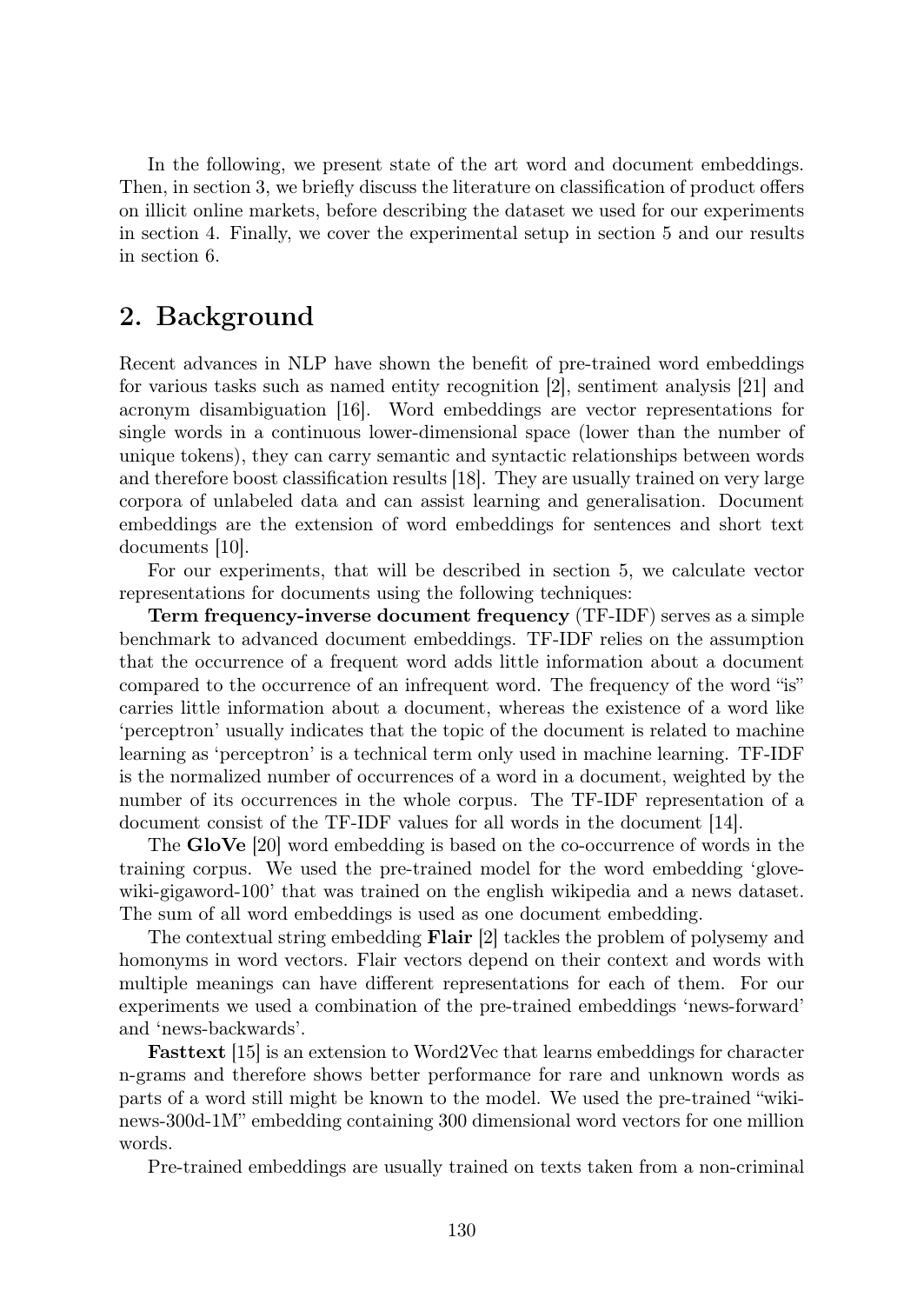context, e.g., Wikipedia or news articles. The language used in the darknet can vary significantly to those sources mentioned above. This is due to differences in contents itself, genre (article versus product offer), style (formal versus colloquial) and the use of domain-specific expressions. Therefore, the transferability of those embeddings to the darknet domain can be limited. The benefit in generalisation of a pre-trained model might be counteracted by different usage of words in the darknet. To answer the question whether a domain specific embedding trained on the darknet outperforms a general embedding that was trained on clear net data, we trained a fasttext darknet embedding [5] on the full Gwerns dataset. In theory, this embedding contains darknet-specific information and might boost performance for product offers where very specific language is used.

Tensorflow Universal Sentence Encoder is using a deep averaging network to calculate feature vectors of dimension 512. It was trained on NLP tasks in eight languages [7].

We selected our document embeddings to represent three categories: State-ofthe-art methods that use a bag of words approach and therefore don't take the order of words into account (GloVe and FastText), embeddings that depend on the order of words (Flair, Universal Sentence Encoder) and a simple statistical benchmark (TF-IDF)

#### 3. Related work

Since Christin [9] showed in 2012 that Silk Road mostly catered drugs, several attempts to classify products on DNMs have been made. Most publications use Bag of Words (BOW) [4] or TF-IDF [3] to vectorize texts in combination with Support Vector Machines, Logistic Regression and Naive Bayes as machine learning models. Feature reduction is often performed using principle component analysis [13] and latent Dirichlet allocation [1].

Automated keyword extraction for product categories was discussed by Ghosh et al. [12], who proposed a method using differences in term-frequency per category to identify keywords. Further, differences in word embeddings for legitimate and illicit sources are used by Yuan et al. [24] to detect keywords and decipher code words.

More recently, LSTMs [17] and word embeddings [8] have been used for the task of text classification on DNMs.

Our contribution is the comparison of multiple state of the art document embeddings using a range of established classifiers on a darknet dataset. We evaluate whether pre-trained embeddings improve the classification performance over simple vector space models, such as TF-IDF, when being transferred to the darknet domain. Further, we test our models on a dataset which contains similar product descriptions aggregated by a keyword based search.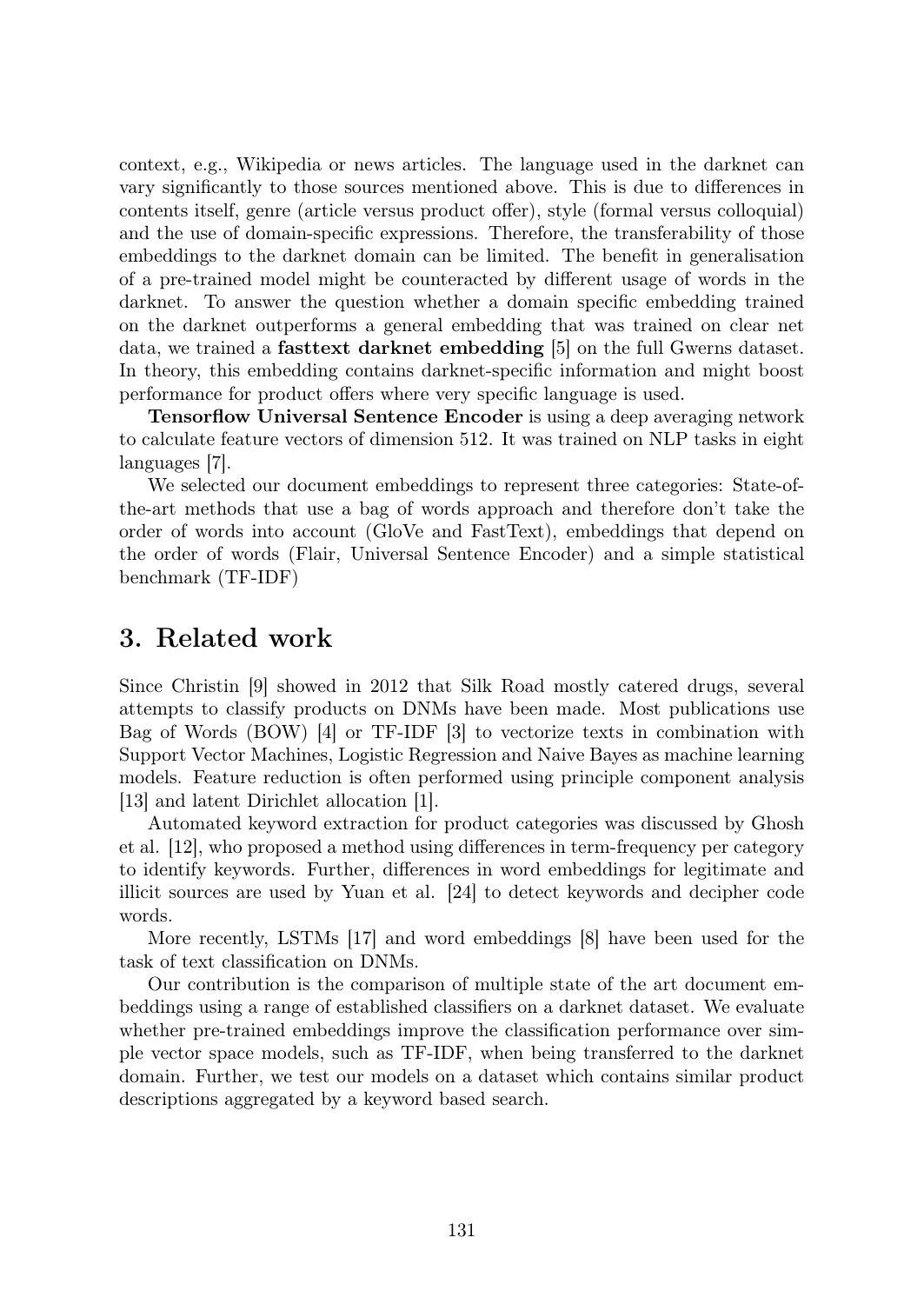# 4. Dataset and Exploratory Analysis

Our dataset is based on a subset of the Darknet Market Archives [6] called Grams, which contains crawls of thirteen darknet markets in the period from 09.06.2014 to 12.07.2015, containing approximately 10 million product offers. Filtering for unique product descriptions resulted in 226 661 datapoints.

Hence we are interested in a dataset that is related to firearms, the final dataset for our experiment contains only product descriptions with at least one occurrence of a keyword related to firearm names. The list of firearm keywords was extracted from a publicly available dataset [23] and the Grams dataset. The number of offers related to firearms is 1590. The subset was then manually annotated. Table 1 shows the categories and the number of documents assigned to it. Categories with less than 100 datapoints were excluded from our experiments. For details on the composition of the dataset please contact the authors.

| Category                  | Number of offers assigned |
|---------------------------|---------------------------|
| Drug                      | 977                       |
| Weapon                    | 284                       |
| Book                      | 153                       |
| Crime as a Service (CaaS) | 116                       |
| Excluded                  |                           |

Table 1: Number of offers per category

# 5. Experimental Setup

In our experiments we examine combinations of machine learning classifiers and document embeddings for a text classification task in the darknet domain. We have selected a range of commonly used models for classification tasks. We use the scikitlearn implementations for: RandomForestClassifier, LinearSVC, GaussianNB, LogisticRegression (LR), DecisionTreeClassifier, AdaBoostClassifier, KNeighbors Classifier, MLPClassifier using default parameters [19].

We use our dataset to train and evaluate classifiers on the task of assigning a label to new product offers on DNMs. To find the best combination of feature set and machine learning model for this task, several embeddings, GloVe , Fasttext, Tensor Flow Universal Sentence Encoder, Flair's contextual string embedding and our darknet embedding have been used.

After extracting unique advertisements from the corpus, the classifier was trained using the subset with those advertisements that contain strings related to weapons. The purpose was to determine how well the classifier can distinguish between different types of advertisements which seem all to be related to weapons according to the keywords they contain. For our experiments we train all models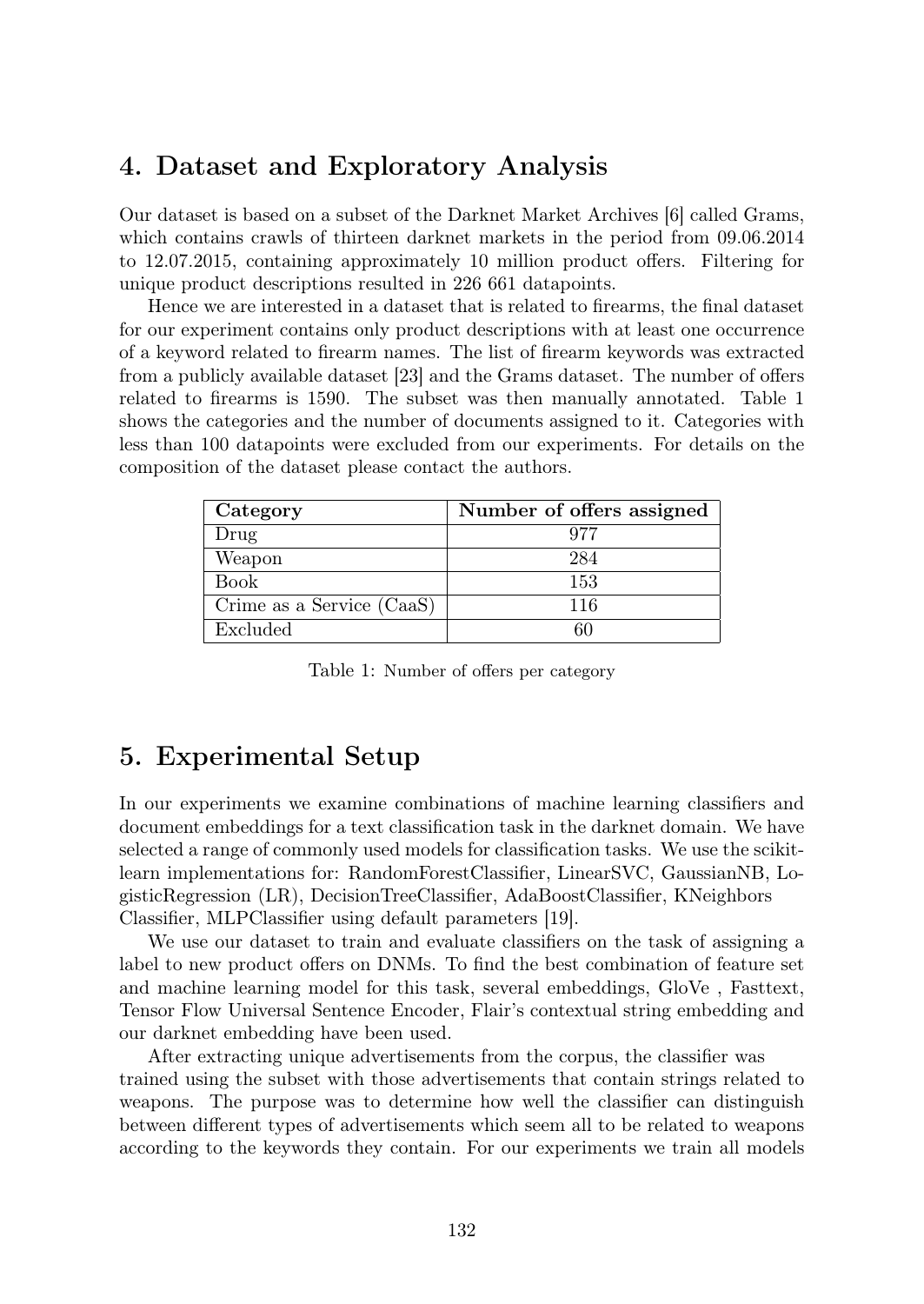with all embeddings. We use a fourfold cross-validation that preserves the percentage of samples for each class which is consistent for all experiments. The model's score is the average of the scores for each fold in the cross-validation.

In binary classification, the precision is the number of true positives over all predicted positives and recall is the number of true positives over all actual positives. The f1-score is the harmonic mean between precision and recall. For multiclass classification, the micro f1-score is calculated globally by counting the total true positive, false negatives and false positives, while for the macro-f1 score, the standards f-1 score is calculated for each class and the scores for all classes are averaged without weighing them. To evaluate the performance of our models, we report micro-f1-score as well as macro-f1-score, to measure the overall performance, but also take the performance for classes with fewer samples into account. [22]

#### 6. Results

We present the macro f1-score and the mirco f1-score for each combination of embedding and classifier in Figure 1. The overall best performance was achieved with Tensorflow Universal Sentence Encoder and a linear SVM resulting in a score of macro f1-score of 0.93 and a micro f1-score of 0.96. Analysis of the best results per classifier shows that Tensorflow Universal Sentence Encoder performs best for five out of eight embeddings. The simple TF-IDF performs better than others for Decision Tree and Gaussian Naive Bayes. Only AdaBoostClassifier works best with our darknet embedding trained with fasttext. Further, the comparison of classifiers shows that Linear SVC performs best for five out of six embeddings. The good performance of SVMs is expected, as it is the prevalent model in previous works. Overall, Tensorflow Universal Sentence Encoder appears to generate the best features for our task. However, TF-IDF ranks second place with a simple and lightweight implementation that doesn't require pre-training on huge datasets. The comparison of micro and macro scores indicates that the performance for all classes is balanced for Tensorflow Universal Sentence Encoder.

The comparison of the pre-trained fasttext embedding and our darknet embedding shows similar performance as each of the embeddings outperforms the other one in four cases. The best score for the darknet embedding is 0.03 lower than the best score for the pre-trained embedding and therefore no benefit over the pre-trained embedding could been shown for the darknet embedding.

Further, we present a detailed analysis of the best combination, which is linear SVM with Tensorflow Universal Sentence Encoder. To achieve more significant results, we reduce the proportion of training data to 25%. The training dataset contains a total of 382 samples, with 242, 69, 36, 35 texts for Drug, Weapon, Book and CaaS respectively. The now larger test set contains a total of 1148 samples, with 735, 215, 117, 81 texts for Drug, Weapon, Book and CaaS respectively. The predictions for this experiment are shown in a confusion matrix (Figure 2).

We show the metrics for each class in Table 2. It can be seen that precision as well as recall achieve almost perfect scores over all four classes. The class "Drug"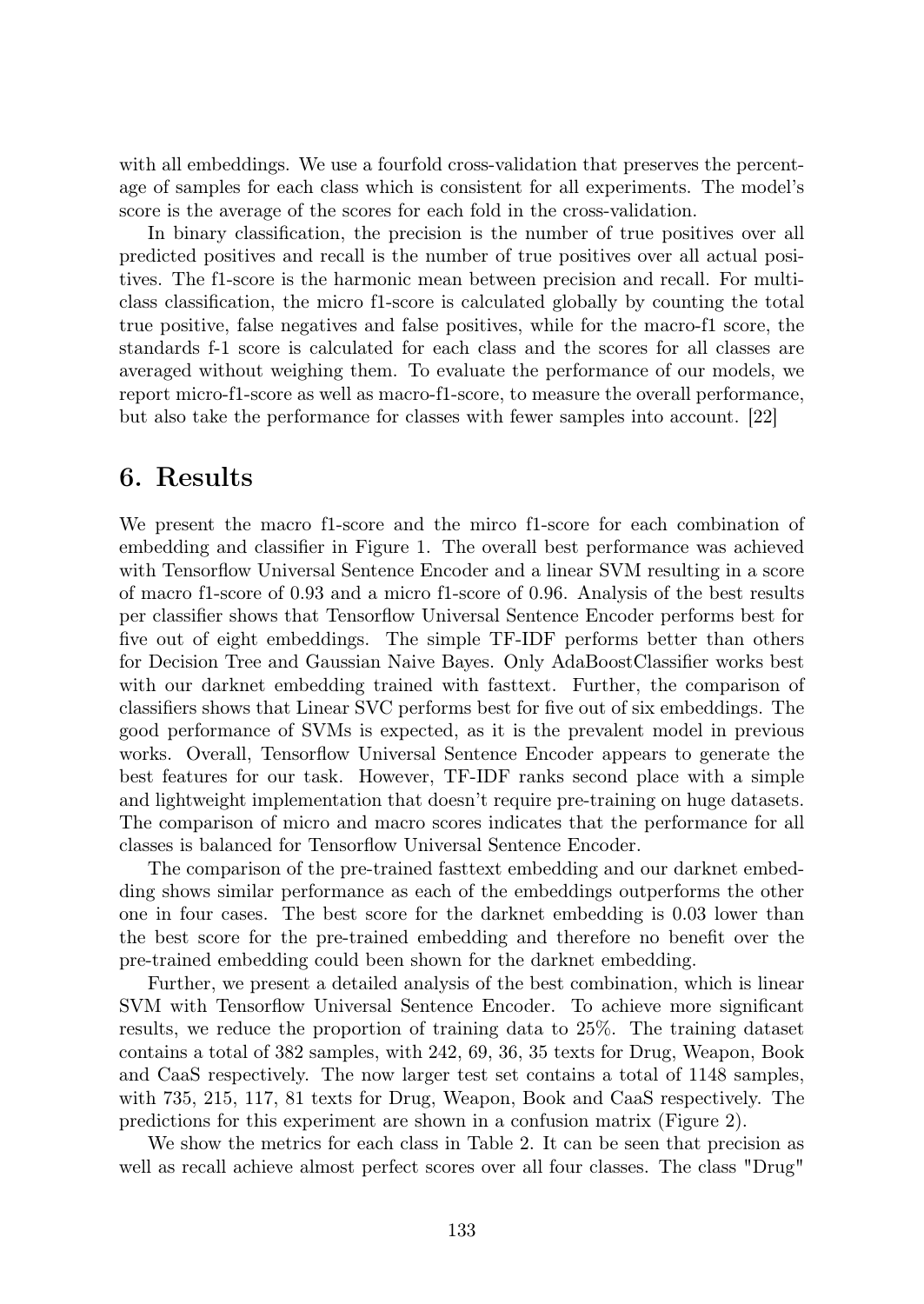

Figure 1: Text classification heatmap of macro-f1-score

performed best with a f1-score of 0.99, whereas "Book" achieved the lowest score with 0.88. Further, micro and macros averages and the counts per group (Support) are listed.

|           | <b>Book</b> | $\rm CaaS$ | Drug | Weapon | micro avg | macro avg |
|-----------|-------------|------------|------|--------|-----------|-----------|
| F1-score  | 0.88        | 0.94       | 0.99 | 0.95   | 0.97      | 0.94      |
| Precision | 0.92        | 0.95       | 0.98 | 0.95   | 0.97      | 0.95      |
| Recall    | 0.84        | 0.94       |      | 0.95   | 0.97      | 0.93      |
| Support   | 117         |            | 735  | 215    | 1148      | 1148      |

Table 2: Metrics per class and averaged metrics for best embedding/classifier combination

# 7. Conclusion

In this paper, we evaluated state of the art text embeddings for classification tasks in the darknet domain using multiple classifiers. To show the benefits of a text classification compared to a keyword-based search, we have trained the classifier on the results of a keyword-based search. We used a subset of the Grams crawl in Gwern's achieve, that contains strings related to weapons and we showed that a text classifier is able to correctly determine labels with an overall accuracy of 97 %. Best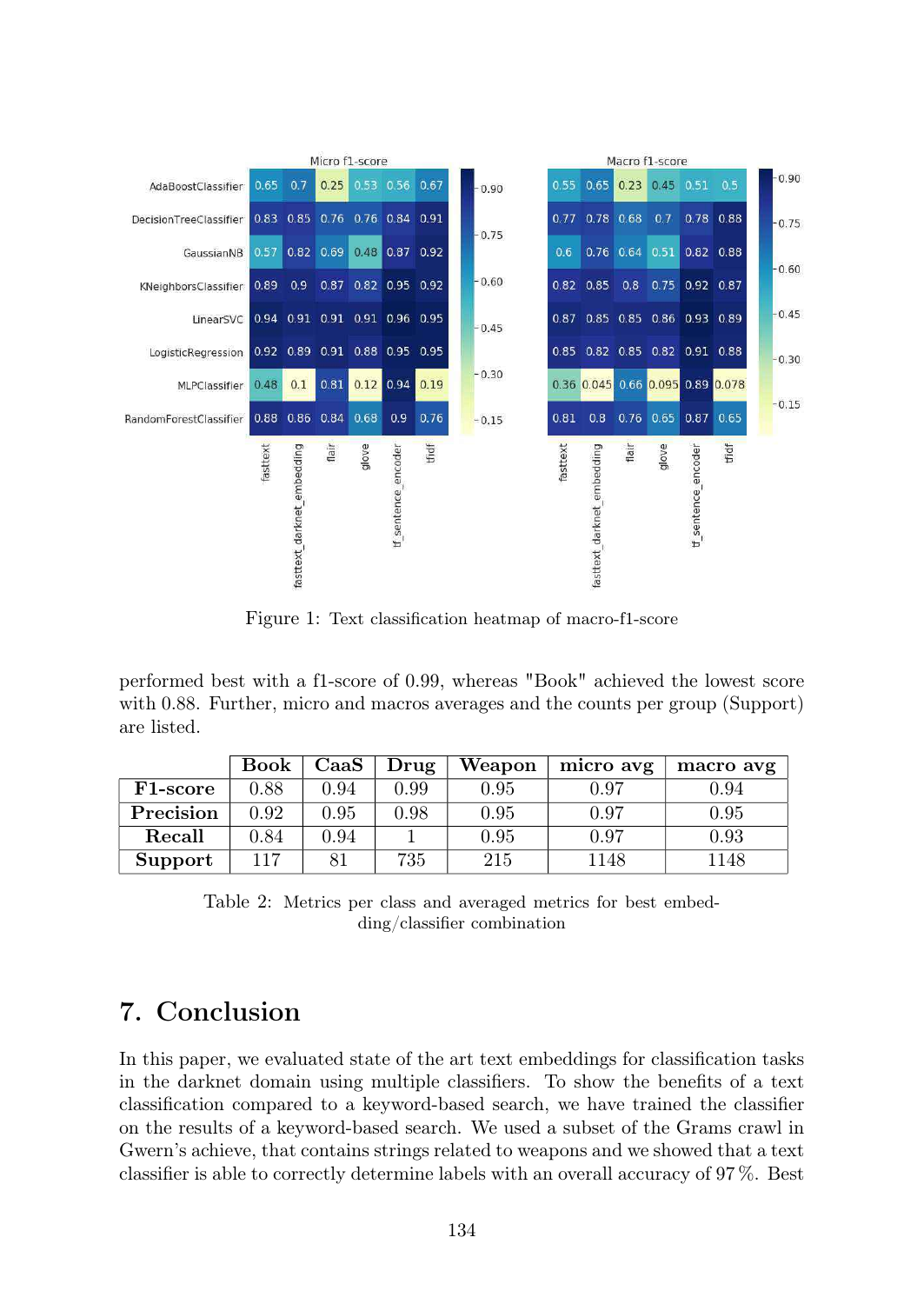

Figure 2: Confusion matrix of best embedding/classifier combination

results are achieved with features generated by the Tensorflow Universal Sentence encoder using SVMs. However, other state of the art embedding do not beat the established TF-IDF vectorization in this task.

Acknowledgements. The research described in this paper was carried out as part of the COPKIT project which has received funding from the European Union's Horizon 2020 research and innovation programme under grant agreement No 786687

# References

- [1] Adamsson, H., MA thesis, Uppsala University, Department of Information Technology, 2017.
- [2] Akbik, A., Blythe, D., Vollgraf, R.: Contextual String Embeddings for Sequence Labeling, in: COLING 2018, 27th International Conference on Computational Linguistics, 2018, pp. 1638–1649.
- [3] AL NABKI, M. W., FIDALGO, E., ALEGRE, E., PAZ, I. DE: Classifying illegal activities on TOR network based on web textual contents, in: Proceedings of the 15th Conference of the European Chapter of the Association for Computational Linguistics: Volume 1, Long Papers, 2017, pp. 35–43.
- [4] ARMONA, L., STACKMAN, D.: Learning Darknet Markets, Federal Reserve Bank of New York mimeo (2014).
- [5] Bojanowski, P., Grave, E., Joulin, A., Mikolov, T.: Enriching word vectors with subword information, Transactions of the Association for Computational Linguistics 5 (2017), pp. 135–146.
- [6] Branwen, G., Christin, N., Décary-Hétu, D., et al.: Dark Net Market archives,  $2011-2015$ , https://www.gwern.net/DNM-archives, dataset, Accessed: 2019-01-23, July 2015, url: https://www.gwern.net/DNM-archives.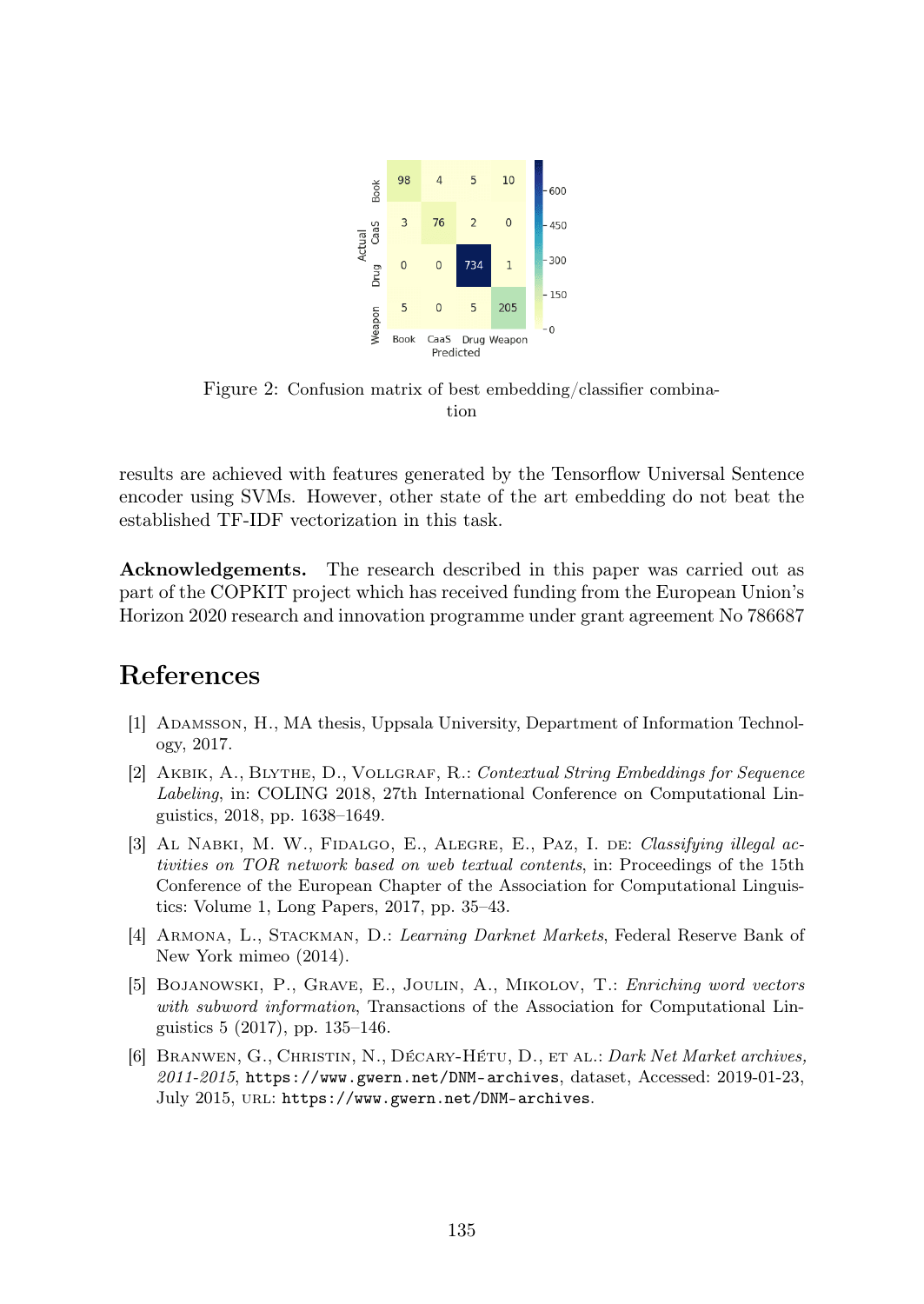- [7] Chidambaram, M., Yang, Y., Cer, D., et al.: Learning Cross-Lingual Sentence Representations via a Multi-task Dual-Encoder Model, in: Proceedings of the 4th Workshop on Representation Learning for NLP (RepL4NLP-2019), 2019, pp. 250– 259.
- [8] CHOSHEN, L., ELDAD, D., HERSHCOVICH, D., SULEM, E., ABEND, O.: The Language of Legal and Illegal Activity on the Darknet, in: Proceedings of the 57th Annual Meeting of the Association for Computational Linguistics, 2019, pp. 4271–4279.
- [9] Christin, N.: Traveling the Silk Road: A measurement analysis of a large anonymous online marketplace, in: Proceedings of the 22nd international conference on World Wide Web, 2013, pp. 213–224.
- [10] Dai, A. M., Olah, C., Le, Q. V.: Document embedding with paragraph vectors, arXiv preprint arXiv:1507.07998 (2015).
- [11] EUROPOL/EMCDDA: Drugs and the darknet. Perspectives for enforcement, research and policy, tech. rep., Europol, European Monitoring Centre for Drugs and Drug Addiction (EMCDDA), 2017.
- [12] Ghosh, S., Porras, P., Yegneswaran, V., Nitz, K., Das, A.: ATOL: A framework for automated analysis and categorization of the Darkweb Ecosystem, in: Workshops at the Thirty-First AAAI Conference on Artificial Intelligence, 2017.
- [13] Graczyk, M., Kinningham, K.: Automatic product categorization for anonymous marketplaces, tech. rep., 2015.
- [14] Jones, K. S.: A statistical interpretation of term specificity and its application in retrieval, Journal of documentation (1972).
- [15] Joulin, A., Grave, É., Bojanowski, P., Mikolov, T.: Bag of Tricks for Efficient Text Classification, in: Proceedings of the 15th Conference of the European Chapter of the Association for Computational Linguistics: Volume 2, Short Papers, 2017, pp. 427–431.
- [16] Li, C., Ji, L., Yan, J.: Acronym disambiguation using word embedding, in: Twenty-Ninth AAAI Conference on Artificial Intelligence, 2015.
- [17] Li, J., Xu, Q., Shah, N., Mackey, T. K.: A machine learning approach for the detection and characterization of illicit drug dealers on instagram: model evaluation study, Journal of medical Internet research 21.6 (2019), e13803.
- [18] Lilleberg, J., Zhu, Y., Zhang, Y.: Support vector machines and word2vec for text classification with semantic features, in: 2015 IEEE 14th International Conference on Cognitive Informatics & Cognitive Computing (ICCI<sup>\*</sup> CC), IEEE, 2015, pp. 136– 140.
- [19] Pedregosa, F., Varoquaux, G., Gramfort, A., et al.: Scikit-learn: Machine Learning in Python, Journal of Machine Learning Research 12 (2011), pp. 2825–2830.
- [20] Pennington, J., Socher, R., Manning, C. D.: GloVe: Global Vectors for Word Representation, in: Empirical Methods in Natural Language Processing (EMNLP), 2014, pp. 1532–1543, url: http://www.aclweb.org/anthology/D14-1162.
- [21] Ren, Y., Zhang, Y., Zhang, M., Ji, D.: Improving twitter sentiment classification using topic-enriched multi-prototype word embeddings, in: Thirtieth AAAI conference on artificial intelligence, 2016.